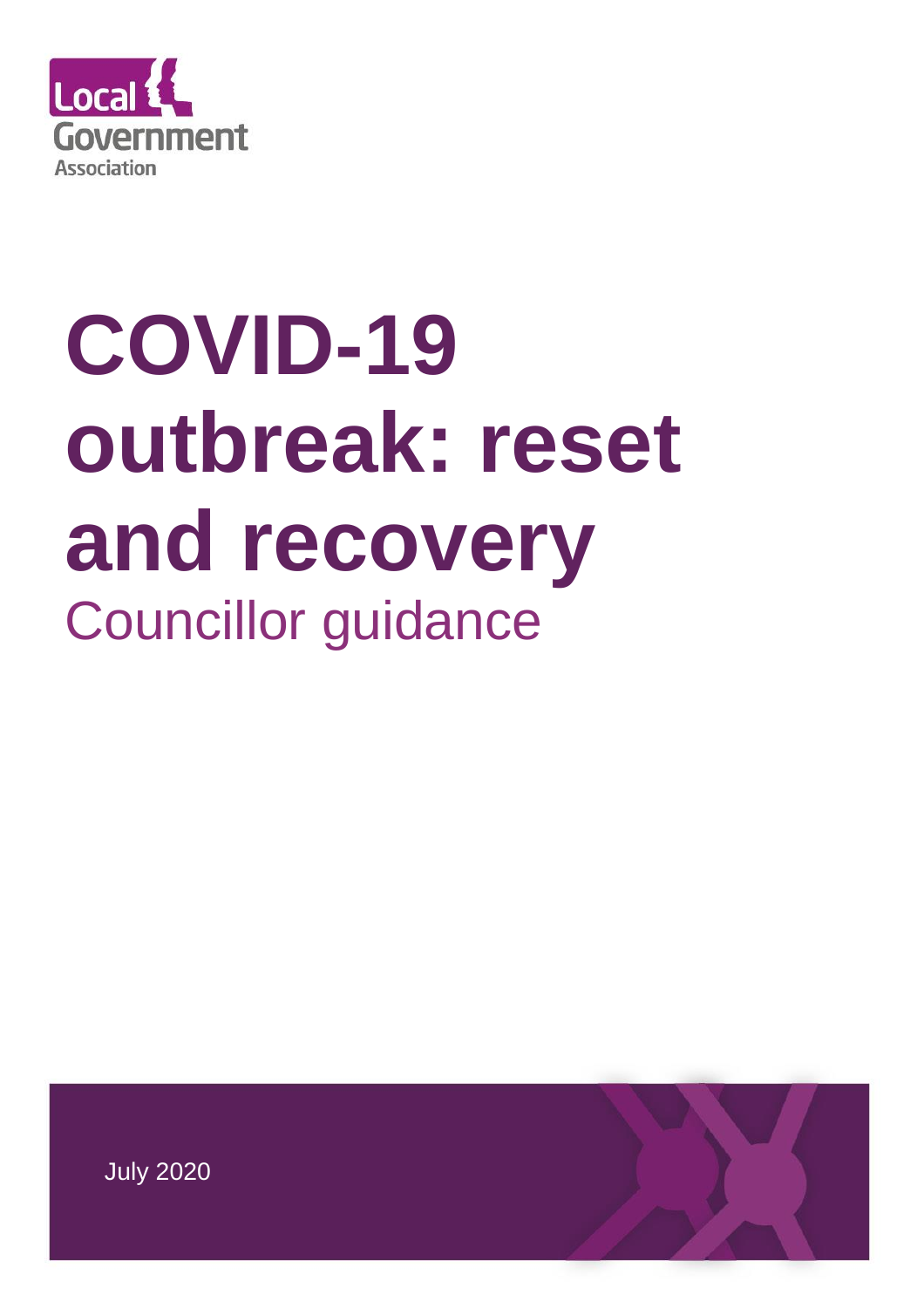# **Overview**

At the end of March, we published councillor guidance on the COVID-19 outbreak, to support you in fulfilling your vital democratic and community role as the pandemic escalated and the country moved into an unprecedented lockdown situation. There is a huge amount of which everyone in local government can be extremely proud, when we reflect on the role councils have played in responding to COVID-19 and supporting our communities since that point. On behalf of all of us and the wider Local Government Association (LGA), thank you to each and every one of you for your efforts.

Much of our earlier guidance still stands. In the coming months, you will still be acting as community leaders, using tools such as social media, and facilitating support for residents. But three months on, it felt an appropriate point to update the guidance and consider how our role as councillors is changing as the country emerges from lockdown and the work of councils shifts from emergency response to reset and recovery, $<sup>1</sup>$  albeit with some aspects of</sup> the response still ongoing.

As with our earlier guidance, the focus of this document is the specific role of councillors in councils' work leading and supporting our communities as we move through the process of ending the lockdown and look ahead to the aspirations we have for our local areas as a new form of normality is increasingly restored. COVID-19 has subverted many of the norms we expect in responding to emergencies in the UK, with a response period that already extends well beyond anything we have seen before. But in terms of the approach to recovery, it absolutely remains the case that councils will play the leading role in this work in their areas.

It has been frequently noted that we must use the opportunity created by the pandemic, however unwanted, to reopen and rebuild our communities and economies in a way that improves peoples' lives, the places they live in and society as a whole, rather than simply trying to restore what existed previously. As leaders of local places, the vital bridge between local residents and the civic institutions that serve them, councillors have a hugely important role to play in framing what this means at the local level.

We know that councillors up and down the country are already actively involved in this place shaping as well as in wider support activities. By drawing on some of these examples, and on the LGA's councillor guidance to civil emergencies<sup>2</sup>, we aim to provide further inspiration about the political, civic and community leadership roles you can play as we recover from COVID-19. You can also of course continue to find case studies and good practice on the COVID-19 hub on our website.

We hope this is helpful.

Councillor James Jamieson LGA Chairman

Councillor Nick Forbes CBE Councillor Izzi Seccombe OBE Leader, LGA Labour Group Leader, LGA Conservative Group

Councillor Howard Sykes MBE Councillor Marianne Overton MBE Leader, LGA Lib Dem Group Leader, LGA Independent Group

<sup>1</sup> We recognise that not everybody is comfortable with the term 'recovery', which in emergency management doctrine is the process that follows an emergency response. In this document, we are using the term as an umbrella phrase that incorporates alternative descriptions including restart and reset. <sup>2</sup> <https://www.local.gov.uk/councillors-guide-civil-emergencies>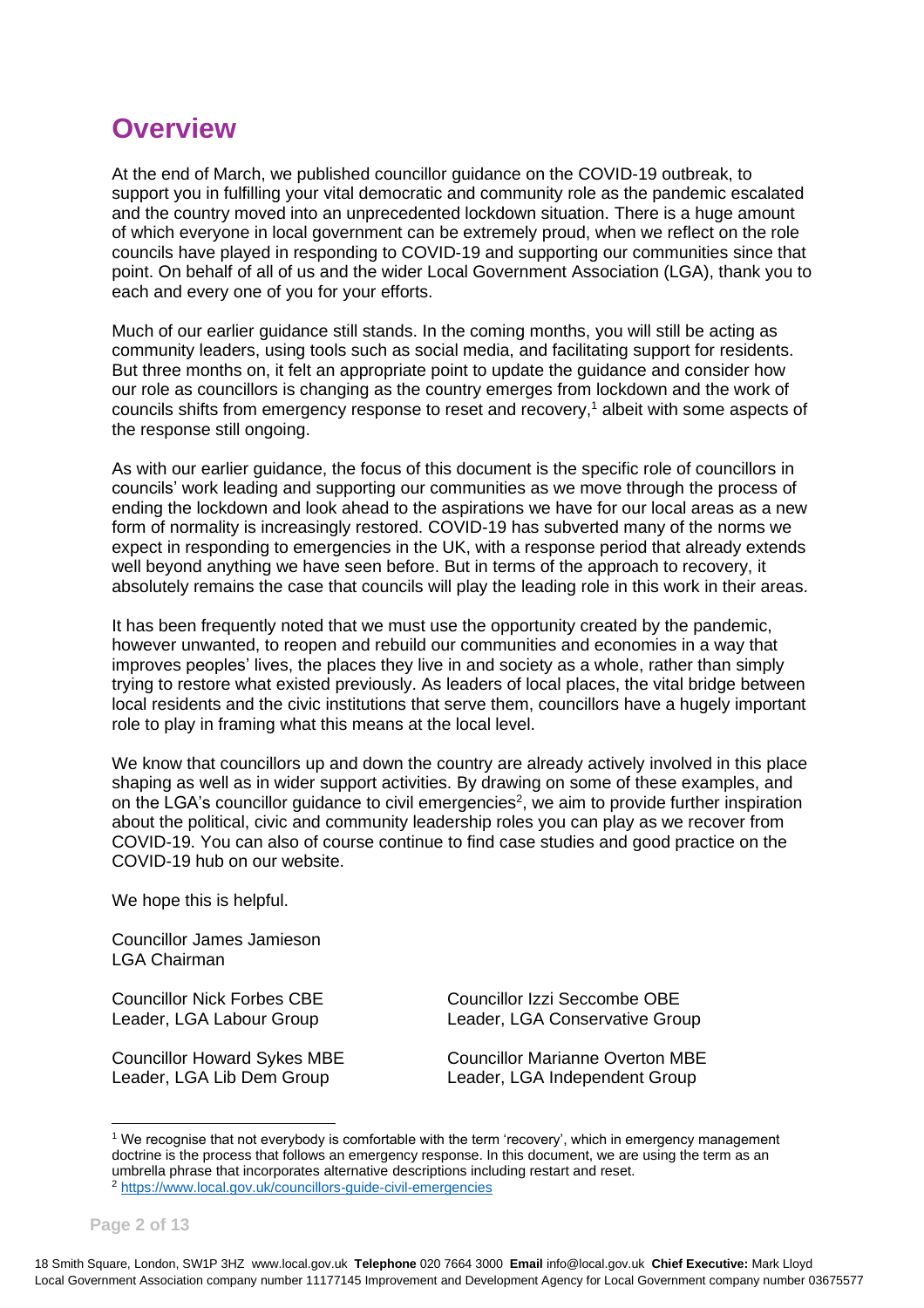# **The councillor leadership role**

#### **Understanding recovery and your role**

Our full councillor guidance on civil contingencies sets out the role of councillors across the full emergency management cycle of preparedness, response and recovery. Broadly, the guidance envisages a more involved role for councillors as an emergency moves into the recovery stage: while emergency responses are typically short and intensive operations led by the blue light services, councils are subsequently responsible for leading the recovery process, with democratic and community input into the question of how an area should recover absolutely vital.

As noted above, the COVID-19 pandemic has subverted many of these emergency management norms. Councils and health services have already played a leading role in the emergency response, and the prolonged length of the response and time that Local Resilience Forums (LRFs) have been stood up means that councils have established mechanisms to ensure that senior councillors can regularly input into response through their engagement with senior officers. Although response focused Strategic Coordination Groups (SCGs) will be scaled back in the coming months, response and recovery have already run in parallel for much longer than would normally be expected, and to some extent may continue to do so, not least in areas where local outbreak plans need to be activated. Local outbreak management is an area where local councillors, through Local Outbreak Control Boards − which are intended to lead communications with the public and provide oversight of the test, trace and contain system − have an important and visible role to play alongside Health Protection Boards and, if required, SCGs.

A further difference to other emergencies is that, despite every part of the country being impacted by COVID-19 over a period of several months, this response does not have the same focal point for grieving or physical rebuilding that may be expected in recovering from a flood or catastrophic incident, yet has created financial, welfare, mental health and wellbeing issues on a far wider scale.

Despite these significant differences, the fundamental principles of recovery remain the same. In line with good practice, councils and LRF partners moved quickly to begin planning recovery work at an early point in the response, with the complexities and opportunities of the recovery process in terms of social, economic, environmental and community needs and development well recognised<sup>3</sup>. And as with other recovery processes, it is undoubtedly the case that reset and recovery from COVID-19 will be a multi-faceted and long running process, with momentum required to be maintained over two phases: the immediate process of reopening and stabilisation while containing the pandemic, and a much longer term process of economic and community recovery during which the virus will hopefully be beaten.

#### **The role of the council's political leadership**

Councils' political leaders have already played a substantive role in leading their organisations during the pandemic, with many cabinets convening with senior officers on a daily basis during the height of the response. As councils and communities move into the recovery period, senior political leaders will need to maintain a visible and hands on leadership role, overseeing a range of crucial activities including:

<sup>&</sup>lt;sup>3</sup> The LGA's 'Rethinking local' publication sets out the opportunities if councils are given the right tools: <http://www.local.gov.uk/re-thinking-local-full-publication>

**Page 3 of 13**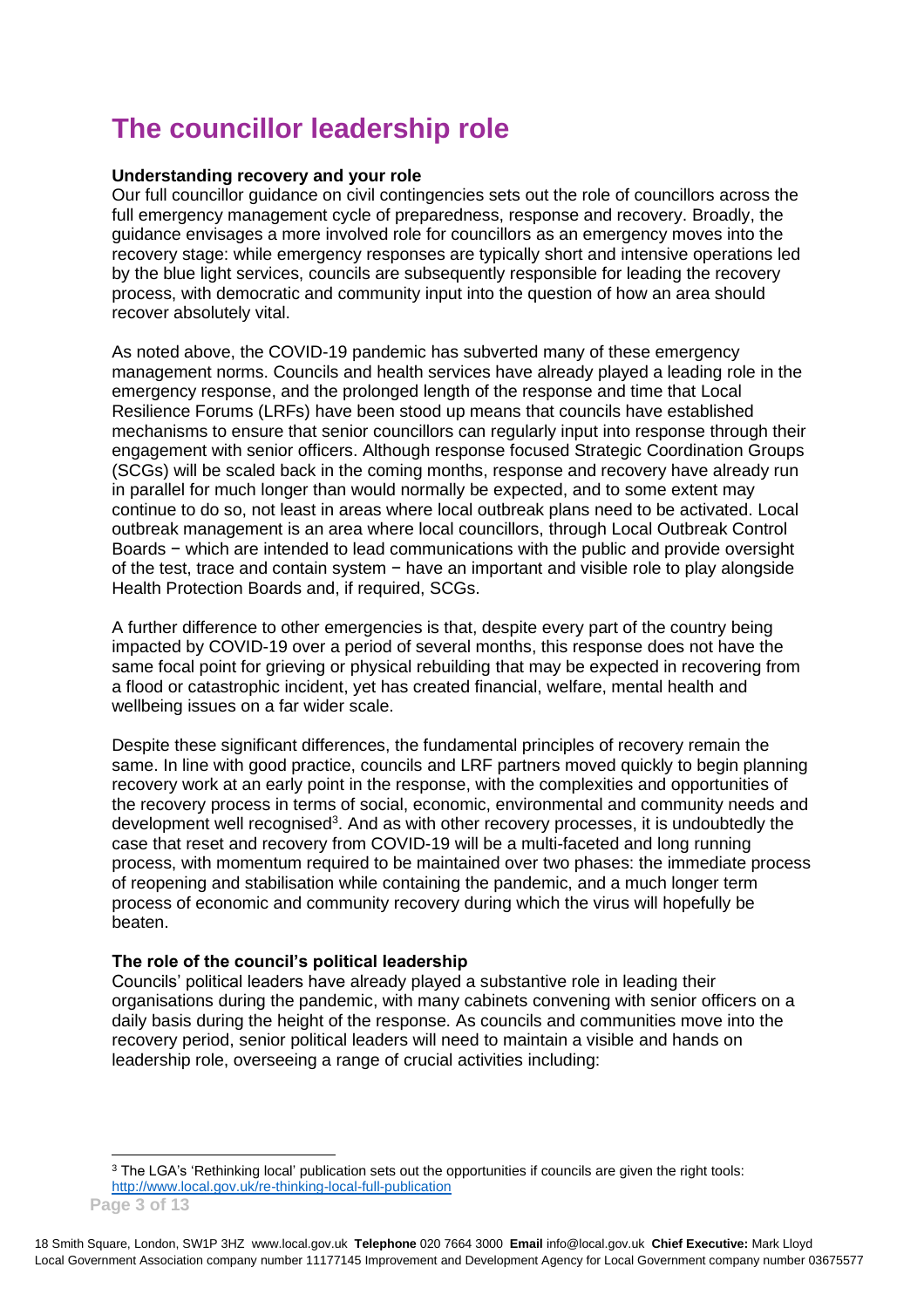- Assuring themselves that the council, working with its partners, continues to fulfil its role and deploy resources effectively, across the full range of response and recovery activities required, while aiming to return normal service levels as soon as possible.
- Overseeing the delivery of local outbreak management and leading communities through Local Outbreak Control Board structures.
- Ensuring that the necessary steps to support recovery, including the development of a strategic approach and support for people made vulnerable by, or who are more vulnerable as a result of, COVID-19, are being undertaken.
- Ensuring that all councillors are kept fully briefed about developments and are able to contribute to shaping recovery, with effective protocols for political involvement and liaison across all tiers (parish, district/county/unitary, combined authority/Mayoral and parliamentary) in place.
- Being open, transparent and inclusive in decision making, maximising ownership of the direction of travel and using scrutiny as a tool for maximising involvement and building upon the sector's good practice at a time of crisis. Councils need to show good cross-party leadership for their areas and communities
- Enabling the engagement of communities in this process, through regular communication with local residents and the voluntary and community sector – comms.
- Putting in place appropriate scrutiny measures to ensure that a comprehensive review will enable lessons to be learnt from the response to COVID-19.
- Representing the council in key national discussions, including lobbying for resources to offset the financial impact of COVID-19 on the sector, and helping to shape the future of services such as social care.

Beyond the council's senior political leadership, all councillors have a significant role to play in shaping recovery in a way that enables local areas to build on the opportunity to strengthen community resilience and improve local places. This role incorporates a number of different activities and objectives, each of which is considered in more detail in the subsequent sections:

- shaping and agreeing recovery strategies
- leading and representing
- supporting individuals
- embedding community resilience
- supporting community cohesion
- scrutiny and lessons learnt
- strengthening the council
- maintaining wellbeing.

## **Shaping and agreeing recovery strategies**

Given their role as local place shapers and the breadth of their service provision, councils are most likely to lead the multi-agency recovery coordination process at an LRF level, as well as in relation to their own organisations.<sup>4</sup> This will include the development of a recovery strategy and supporting recovery plan and undertaking an impact assessment identifying key issues or challenges as well as opportunities within the local area. Councillors have an important influencing role to play in evolving recovery outcomes, through providing views on what the goals and objectives of the recovery strategy should be and feeding in information and intelligence from their wards.

<sup>&</sup>lt;sup>4</sup> In areas where the LRF covers multiple different council areas, there may naturally be less overlap between LRF recovery approaches and council led approaches for different parts of the LRF footprint.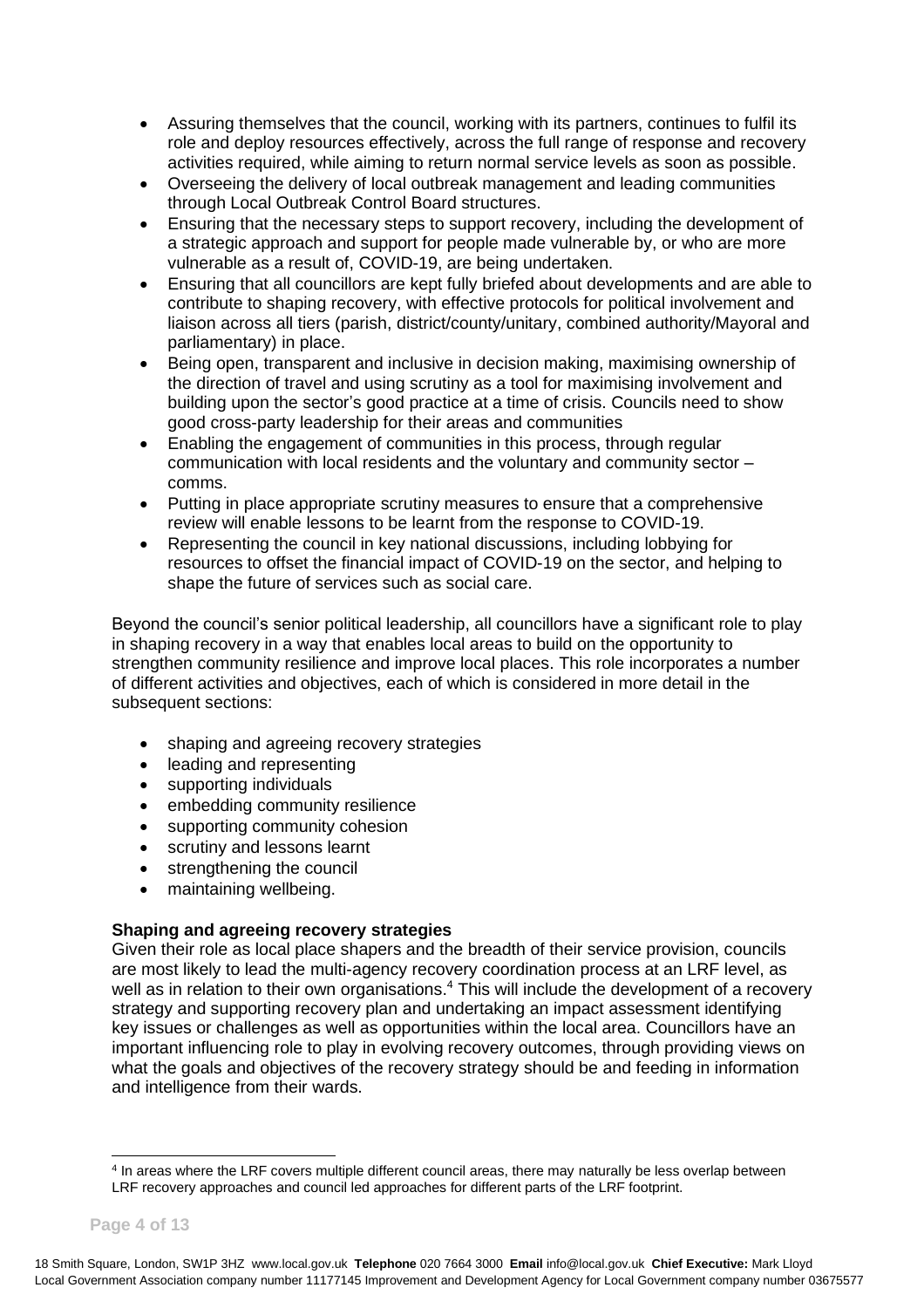#### **Suffolk Political Reference Group**

The structures developed by the Suffolk Resilience Forum to shape a county-wide approach to recovery include a Suffolk Political Reference Group, which links into the Recovery Coordination Group chaired by Suffolk County Council Chief Executive Nicola Beach.

Chaired by the leader of the county council, Councillor Matthew Hicks, the political reference group utilises the existing Suffolk public sector leaders board structure. It brings together all local authority leaders in Suffolk, health leaders, the Police and Crime Commissioner and Chief Constable of Suffolk Police, ensuring that all parties are engaged and have an important decision-making role. It is supported by the Suffolk Chief Executives Group.

The scale of the restart, reset and recovery challenge from COVID-19 dwarfs previous recovery processes. Every single individual, family, business and community in the country has been affected by the pandemic and lockdown in particular. In just a few months it has had a hugely significant economic impact and changed the way we work and live. The pandemic has shone a light on the inequalities that exist in our society, as well as on the frailties − known only too well to councils, but increasingly now more visible to the wider population − of our systems for caring for some of our most vulnerable people. The pandemic will have exacerbated the existing vulnerabilities of some groups, and made more people vulnerable for a range of different reasons; yet it has also shown the environmental benefits that might be secured through doing things differently and, for some people, the enforced change in life will have brought benefits that they want to hold on to.

Knitting together these different themes – how we live, work, care, sustain and connect in our communities − into coherent recovery strategies that focus on improving communities and peoples' lives in a way that is relevant to their areas is a key priority for councils: which are central to all of these issues. Key themes for recovery strategies will include:

- Economic and place based
	- $\circ$  supporting local businesses and economies to recover from the economic shock of COVID-19, and supporting local people with skills and employment
	- o sddressing the potential long-term implications of the pandemic on high streets etc
- Social
	- o supporting people and families made vulnerable/more vulnerable by COVID-19
	- o outlining plans to tackle the inequalities highlighted by the impact of the pandemic
- **Community** 
	- o maintaining new connections and neighbourhood structures to enhance community resilience
	- o supporting VCS capacity adversely impacted by COVID-19
- **Environmental** 
	- o sustaining the positive environmental impacts of the lockdown as the economy begins to reopen and people transition to a new normal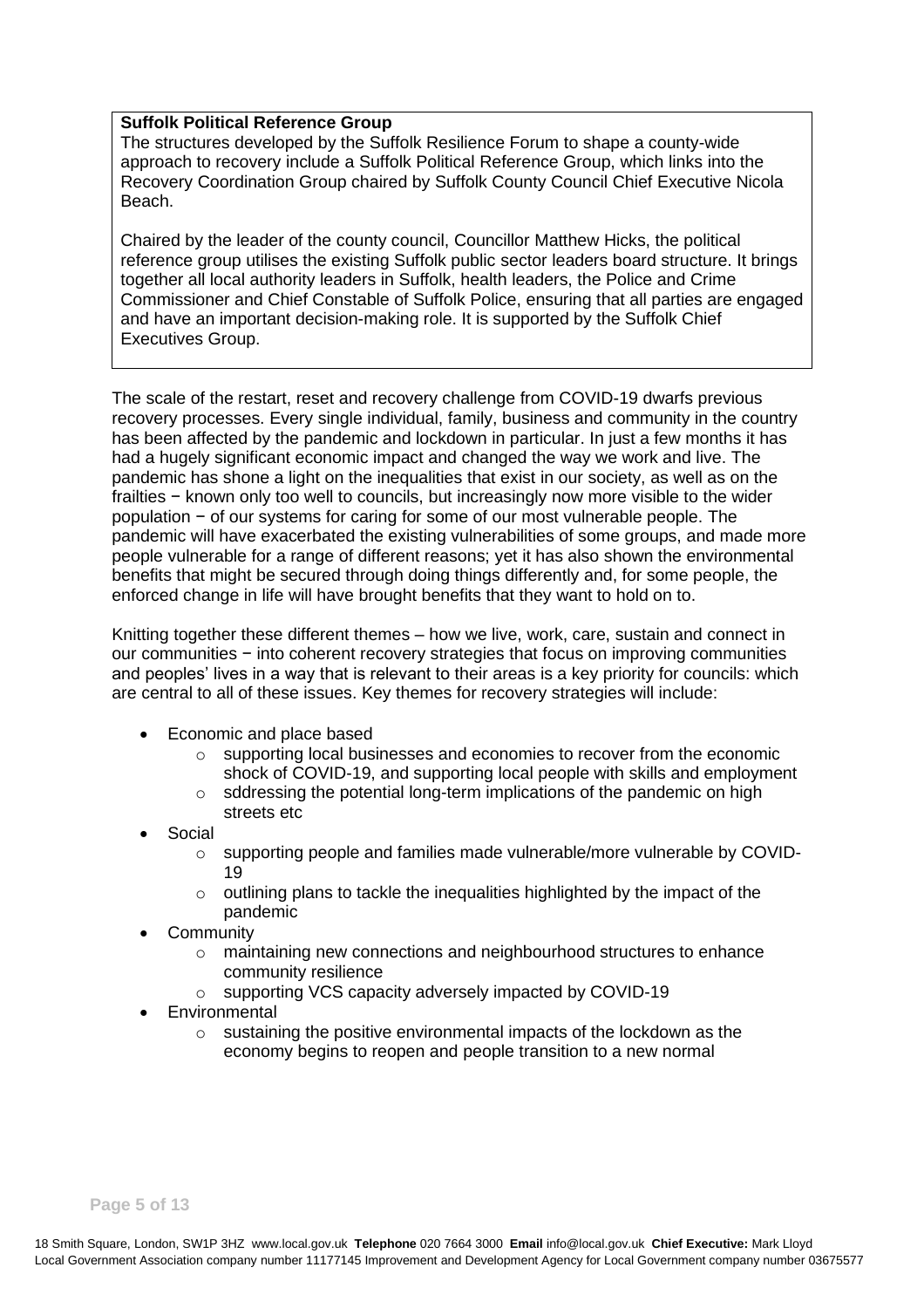- Organisational
	- o restarting all services impacted by the pandemic
	- o reviewing how COVID-19 changed how the council operates and what changes should be maintained, including whether services can be delivered differently
	- $\circ$  resetting budgets and seeking to address the financial impact the pandemic had had.

#### **Malvern Hills District Council recovery framework**

Malvern Hills District Council produced a one-sided document setting out the council's recovery framework and summarising the council's priorities in four areas: our communities and the local economy; resetting the business of the council; recovery of the organisation; councillors and democracy. The framework highlights a number of themes considered in this document, including learning lessons from the COVID-19 response, considering plans for more virtual meetings and the role of councillors in supporting communities during the recovery phase.

[https://www.malvernhills.gov.uk/?option=com\\_fileman&view=file&routed=1&name=Malver](https://www.malvernhills.gov.uk/?option=com_fileman&view=file&routed=1&name=Malvern%20Hills%20District%20Council%20Recovery%20Framework.pdf&folder=&container=fileman-files) [n%20Hills%20District%20Council%20Recovery%20Framework.pdf&folder=&container=fil](https://www.malvernhills.gov.uk/?option=com_fileman&view=file&routed=1&name=Malvern%20Hills%20District%20Council%20Recovery%20Framework.pdf&folder=&container=fileman-files) [eman-files](https://www.malvernhills.gov.uk/?option=com_fileman&view=file&routed=1&name=Malvern%20Hills%20District%20Council%20Recovery%20Framework.pdf&folder=&container=fileman-files)

#### **Leading and representing**

Councillors have an important role to play in leading and representing their communities and the council itself as we move through recovery. Councillors are well placed to take and share an overview of their communities and will be key to championing the recovery of their areas. This is also a time where councillors will need to lead their communities, acting as the voice of both concerns and ambitions specific to each local area. In the run up to writing this document, we have seen councillors and local leaders in places such as Bournemouth, Liverpool and Leicester, providing this very visible leadership in responding to different issues each area has experienced. Alongside this, councillors also have a leadership role to play through Local Outbreak Control Boards, which will lead communications with the public and help to lead their communities through local outbreaks of COVID-19 where they occur. The LGA is collating and sharing good practice on the test, trace and contain system, including Local Outbreak Control Boards, in a knowledge hub site which councillors can join at: <https://khub.net/group/lga-containment-covid-19/group-home>

Our earlier guidance highlighted the important community mapping role that members could play during the response, and this will continue into the recovery period. Councillors will be able to use their local knowledge to help understand and represent the needs of their local communities, highlighting their ideas and views on recovery, as well as identifying specific vulnerabilities and service needs which need attention. Community mapping and an understanding of vulnerabilities will also be important in the development – and implementation if necessary – of local outbreak management plans.

Councillors are the voice of their communities and can act as the eyes and ears for the council on the ground, providing a forum for people to discuss the new normal that is developing and any community concerns around this, then feeding back appropriately to help shape the council's approach. In other emergencies, councils have set up formal recovery or aftercare groups to help support recovery processes and contribute ideas, and councillors could consider informal structures for their areas. In engaging with residents in this way, councillors can continue to provide support and reassurance to the local community, by listening or visiting those affected and acting as a community champion and supporter.

#### **Page 6 of 13**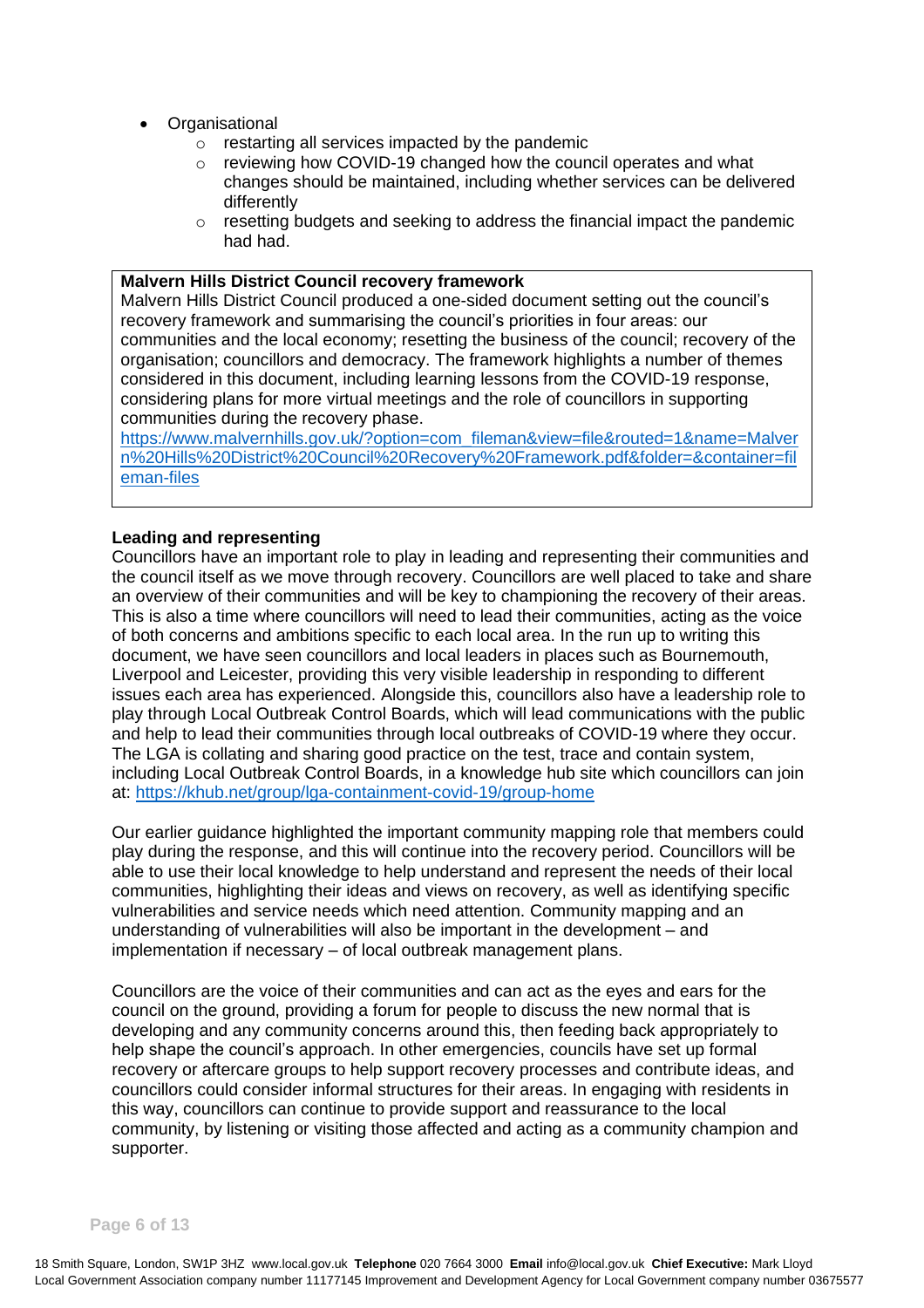Councillors also have an important role in representing the council in their communities, as well as vice versa. As during the response phase, councillors can continue to communicate key messages from both the council and central Government within their communities and with local media: this will be particularly important in the event of any local outbreaks.

#### **Supporting individual residents**

As community leaders, ward councillors play a crucial role in providing a link between residents and public services; members often provide a first point of contact within the council for residents, and a focal point for those seeking help, advice and support. With so many people adversely affected by COVID-19 – whether through bereavement, stress or mental health issues, or financial troubles relating to the economic impact of the lockdown – the number of residents seeking help from the council and looking to engage with their councillors has increased. Throughout the response, members have found new ways to contact residents, using telephone and video conferencing to meet virtually and discuss problems and complaints. With social distancing measures still in place, these newer methods of engaging with and supporting residents will need to be maintained in the coming months.

#### **Rotherham Council – virtual surgeries<sup>5</sup>**

Rotherham Council has put in place arrangements for virtual surgeries to enable residents to continue to access advice surgeries during the lockdown.

Councillor Emma Hoddinott and her two ward councillor colleagues host a 'virtual' surgery every Monday evening between 6.00pm and 6.30pm. They use a Zoom Pro subscription to run these sessions due to the additional functions that are included in this package. The waiting room function in particular allows the councillor to let residents wait while the councillors are already hosting a meeting with another resident.

If the resident has a computer with a webcam, they can videocall via a link on the council's website and they can also find the link on social media. The resident can also dial in by telephone to the same system by calling the number and entering a meeting ID.

The processes were tested beforehand with the other ward councillors where they held a couple of dry runs to ensure the links, dialling options and the waiting room function worked. The councillor is the controller of the meeting and administrates the call for the half an hour slots. The councillors have reported that it was surprising how similar this was to a usual surgery.

## **Embedding community resilience**

A positive outcome of the pandemic has been the establishment of a huge number of community support groups, the development of links between neighbours who previously did not know each other and the surge in volunteering: the significant ability of our communities to respond and support each other has been demonstrated time and time again. The challenge now is to build on this by helping to embed these structures and activities, and the spirit underpinning them, in a way that means they can be utilised in future.

The ability to encourage and manage volunteers in the community is an area in which the role of councillors has stood out. There have been many examples across the country where councillors have led groups of volunteers to support the most vulnerable or to carry out specific tasks in their communities. Councillors have a vital role in enabling volunteers and giving them the confidence to deliver support for the most vulnerable. As community leaders, councillors are in a unique position to be able to work with communities and officers in order

18 Smith Square, London, SW1P 3HZ [www.local.gov.uk](http://www.local.gov.uk/) **Telephone** 020 7664 3000 **Email** [info@local.gov.uk](mailto:info@local.gov.uk) **Chief Executive:** Mark Lloyd Local Government Association company number 11177145 Improvement and Development Agency for Local Government company number 03675577

**Page 7 of 13** <sup>5</sup> <https://www.local.gov.uk/our-support/guidance-and-resources/remote-council-meetings/case-studies>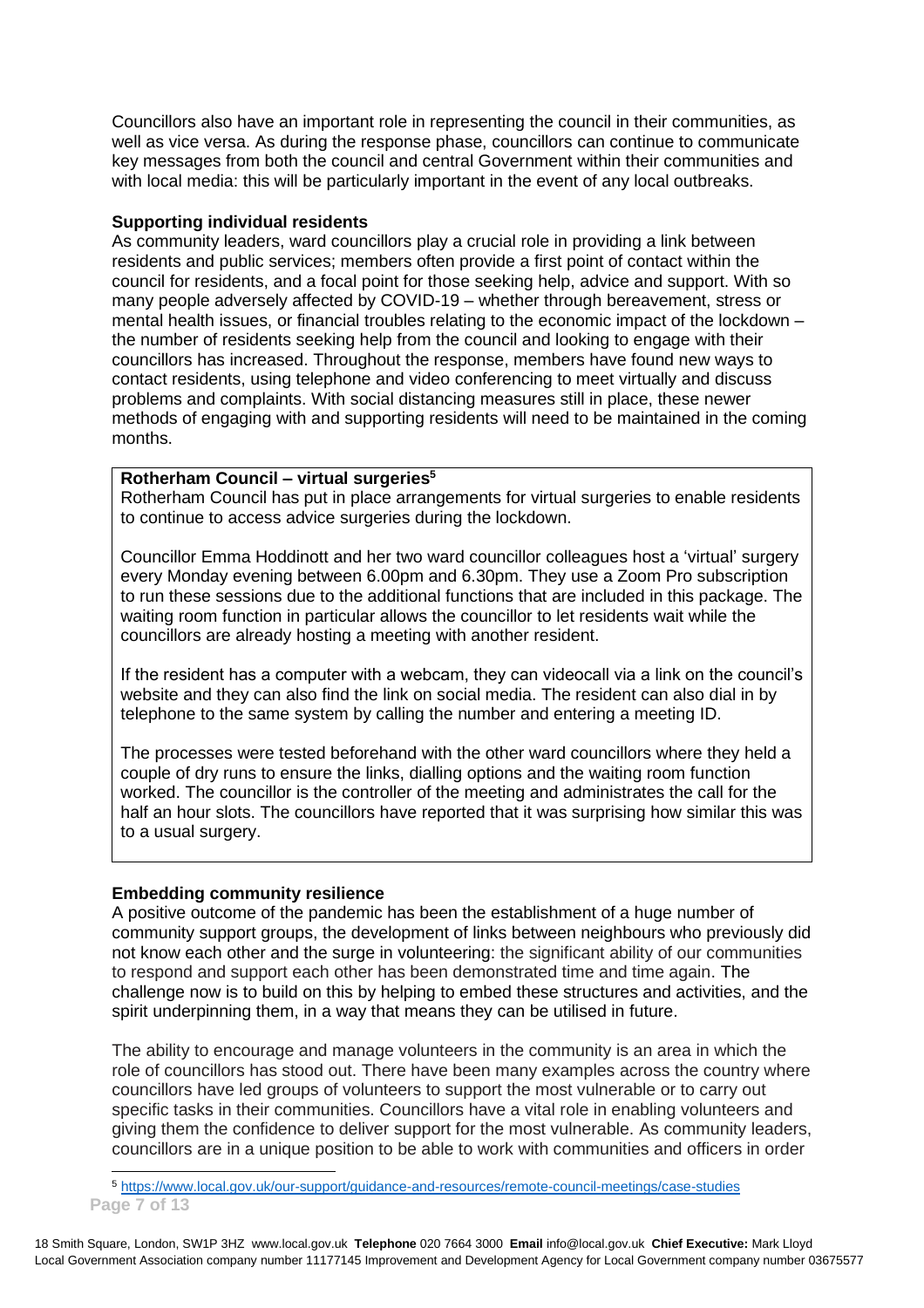to celebrate the volunteer effort we have seen and to hold community conversations which promote the continuation of this work as we move through recovery and beyond. How this is embedded may look different in each area, but the LGA will shortly be undertaking some work looking specifically at this issue.

For parts of the voluntary and community sector which were established before the pandemic, there is a related role for councillors to play in helping councils to understand the state of the community and voluntary sector in their local community, much of which has been severely impacted by the pandemic. Working with public sector partners as well as the community and voluntary sector, councillors are in a strong position to highlight local concerns with the appropriate partners to ensure that needs are met.

Many community groups that operate at a neighbourhood level, such as area forums, will not have been able to meet physically to discuss local concerns during the pandemic, and whilst many may have embraced the use of technology to meet virtually, others may not have adapted so quickly. Councillors may want to re-engage with these forums to see what support they may need to plan for their recovery when social distancing allows so that these local level platforms can start to highlight any community needs or tensions (see below).

#### **Supporting community cohesion**

Our guidance in March noted the risk that a prolonged period of challenging circumstances – both economic and social – could undermine community cohesion and lead to an increase in tensions, particularly if the impact of the response had a disproportionate impact on specific groups or communities.

This risk remains as we begin the process of recovery. The differential health impacts of the pandemic on different groups in our society have fundamentally highlighted the pressing need to address to tackle deep seated inequalities in the UK as in other parts of the world. At the same time, the Black Lives Matter movement has been given added profile by the death in the USA of George Floyd but the recent demonstrations and associated debates about the role of historical figures and memorials in the UK have sparked counter protests and divisive debate that could translate to local community tensions.

Councillors should continue to play an active role as the eyes and ears of their communities, engaging with residents and sharing any concerns about specific local tensions. In their representative role, they can also help to support cohesion by ensuring that underrepresented communities and individuals who are seldom heard are actively supported, by ensuring councils have considered appropriate routes for engagement. As community leaders, councillors know and understand their communities and are well placed to help ensure that messages around support packages reach those who might need it. Councillor involvement in meetings to understand the impact and needs of these groups, such as Community Equality Network meetings, will help not only to ensure these groups and individuals are involved in those conversations but can also advocate for those messages throughout their authority.

Equality Impact Assessments should seek the views of under-represented groups to understand what recovery looks like or is required by certain groups or individuals within the community and councillors can play a role in the development and review of these assessments to ensure local needs are considered and planned for appropriately. Local knowledge will also be essential to ensure that any communication materials are distributed in the local community where they are most likely to be seen and in the most appropriate format and languages for their communities. The LGA's Building Community Cohesion guidance provides further information on these issues.<sup>6</sup>

<sup>6</sup> [https://local.gov.uk/sites/default/files/documents/10.31%20Community%20cohesion%20guidance\\_04.2.pdf](https://local.gov.uk/sites/default/files/documents/10.31%20Community%20cohesion%20guidance_04.2.pdf)

**Page 8 of 13**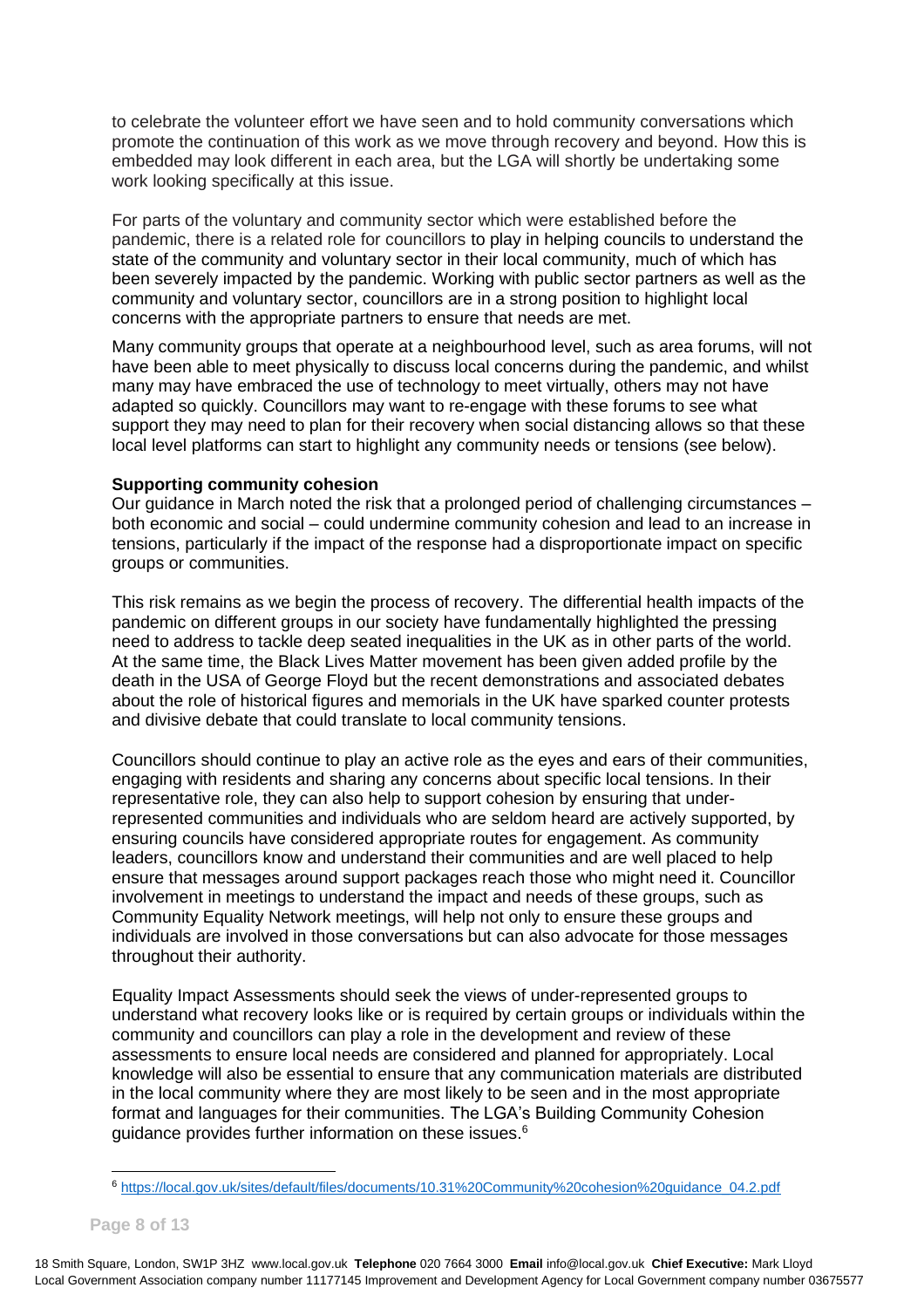#### **Scrutiny and lessons learnt**

Councillors have an important role to play both in ongoing scrutiny and in supporting councils to review their responses to the pandemic in order to collect lessons learnt and identify how future emergency responses can be strengthened. Members should seek assurance that officers are undertaking debriefs and reviews at the appropriate point, and capturing, sharing and acting upon what is identified. They may also play a more direct role through formal scrutiny reviews, alongside any ongoing scrutiny meetings that have been put in place during the response.

There will be a need to consider the appropriate timing for debriefs and scrutiny reviews, balancing the need to avoid creating undue pressure when significant resources are still being devoted to aspects of the response and the development of local outbreak plans, with the need to identify and implement any changes or improvements in preparation for any further outbreaks of COVID-19.

# **Plymouth City Council's revised approach to scrutiny**

Plymouth City Council has reshaped its normal scrutiny structures in response to COVID-19. Although the council normally operates four overview and scrutiny committees (focusing on Brexit, infrastructure and legislative change; education and children's social care; health and adult social care; performance, finance and customer focus), there was a need to consider a different approach to facilitating effective scrutiny of the response to the pandemic, as well as a need to bring the meetings online.

The council has therefore been undertaking scrutiny via a Scrutiny Management Board, comprised of the chairs from the four scrutiny committees. This has helped to ensure oversight from across all four committees in a more streamlined way that is conducive to the emergency response, as well as keeping the council's broader councillor membership involved in the work of the council at this time.

The first fully online meeting of the Scrutiny Management Board took place in early May, when the board was able to question cabinet members and senior officers on the Council's response to COVID-19 to date and its future plans. Meetings are now taking place every three weeks, with recordings of the meetings available to view online: [https://teams.microsoft.com/\\_#/broadcastPlaybackScreen](https://teams.microsoft.com/_#/broadcastPlaybackScreen)

## **Strengthening the council**

Throughout the crisis, councils have gone to significant efforts to continue to lead and represent their communities by maintaining normal democratic processes in a virtual context. Councils have adapted to remote meetings and digital innovation across a range of services, and as the lockdown unwinds, councillors will have a role to play in agreeing how these changes and innovations can be embedded alongside the return of more normal structures and processes.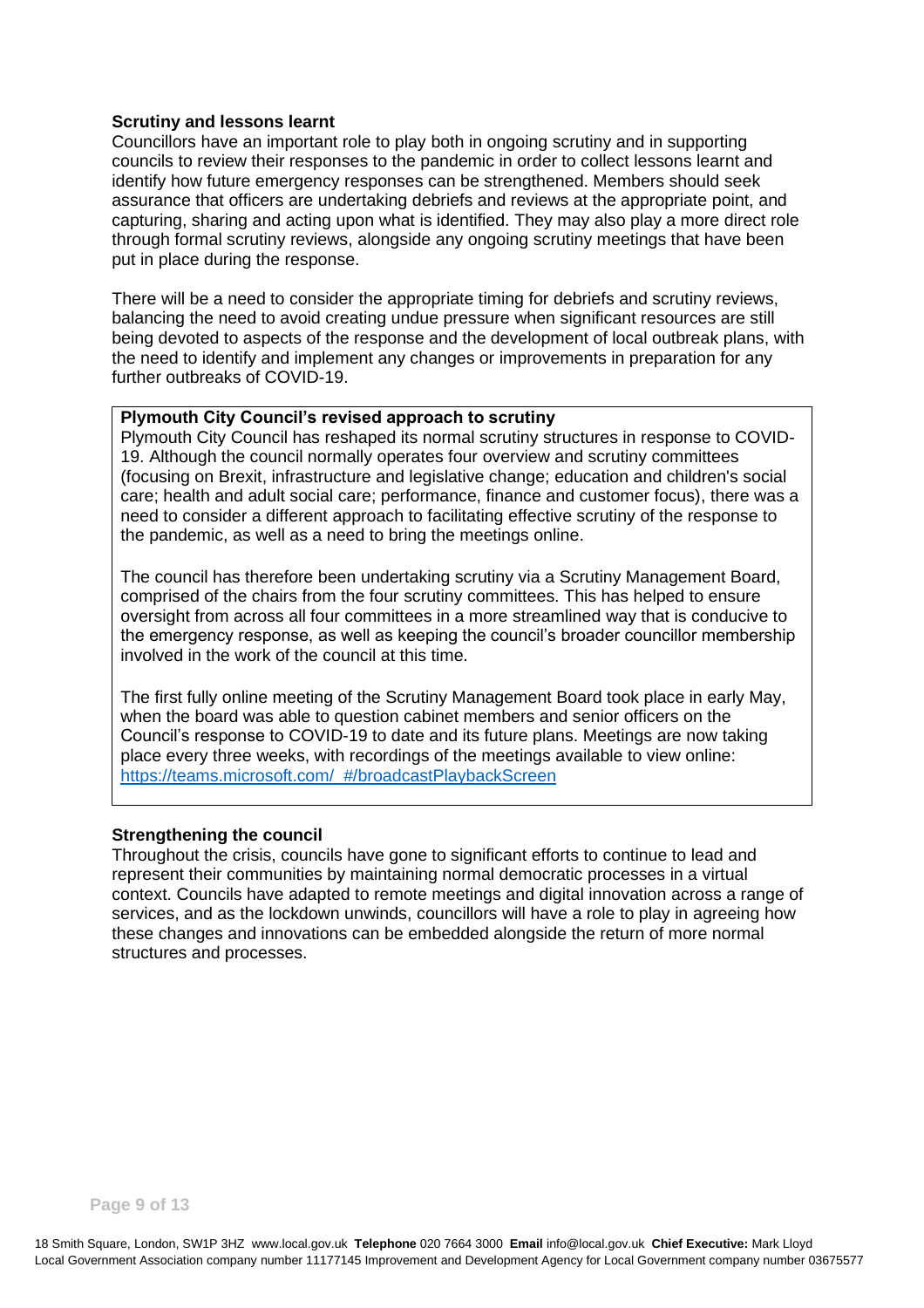# **Virtual meetings<sup>7</sup>**

## **Lichfield District Council**

After testing a number of different options, Lichfield District Council decided to use Zoom US to host its online meetings. Although many members were already familiar with the software, training was provided for both councillors and to any residents joining a meeting as a speaker, which also gives the opportunity to test their connections before the committee. In addition to the ability to host meetings virtually, the council considered options for the public to be present, ultimately deciding to live-stream its meetings to its YouTube channel thereby ensuring transparency.

Ahead of the first scheduled virtual meeting, a Planning Committee meeting, the council conducted a full test meeting, including officers, using an old application. This allowed the council to refine the procedure and give all involved an opportunity to be fully familiar with the meeting functions including raised hands. Separate sessions were also held with the chairman to ensure he was happy with how the meeting would run.

The council's first online meeting saw record numbers join through either the council's own channel or through other sites; the council also received significant positive comments from other councils and the public. The council is responding to ongoing feedback to further refine the solution to be the best it can and meet the needs of officers, members and residents.

## **City of York Council**

Public participation has always been extremely important to the City of York Council which has traditionally held drop-in sessions post incident (more usually flooding). With restrictions from COVID-19, York had to consider different opportunities for the public to directly interact with Councillors supported by subject matter experts.

In April residents were invited to watch and interact with a live #AskTheLeaders Coronavirus Q&A session on the council's Facebook page. The Leader, Deputy Leader, lead member for Climate Change and Environment along with the Head of the Paid Service, Director of Public Health and the Executive Director for Primary Care & Population Health from Vale of York clinical commissioning group all answered questions from the public. Each participant was trained to join a secure Zoom video call from their homes and communications colleagues were able host the call, liaise with the participants and then to make their audio and video hidden to the public whilst the call was being live streamed. The chat function of the Zoom call allowed for Facebook comments, prompts and notes to be shared throughout the call, not visible on the streamed video to Facebook.

Residents interacted with the session by either submitting questions in advance by emailing them to [YourQuestions@york.gov.uk](mailto:YourQuestions@york.gov.uk) or commenting on the live video on Facebook where leaders read out questions and responded. Residents did not need a Facebook account to watch the public live video however, they did need their own account to comment on the video with their questions if they had not already submitted questions via email. Questions were answered by theme rather than individually, so that the conversations covered as many topics as possible.

With a city-wide population of around 200,000 and a Facebook following of 11,000 the Live Q&A reached over 11,600 people and received engagement from over 1,000. Live viewing peaked at around 120 with 100 live comments received. Since then, there have been over 5,000 views across Facebook and YouTube of the Coronavirus Q&A.

**Page 10 of 13**

<sup>7</sup> <https://www.local.gov.uk/our-support/guidance-and-resources/remote-council-meetings/case-studies>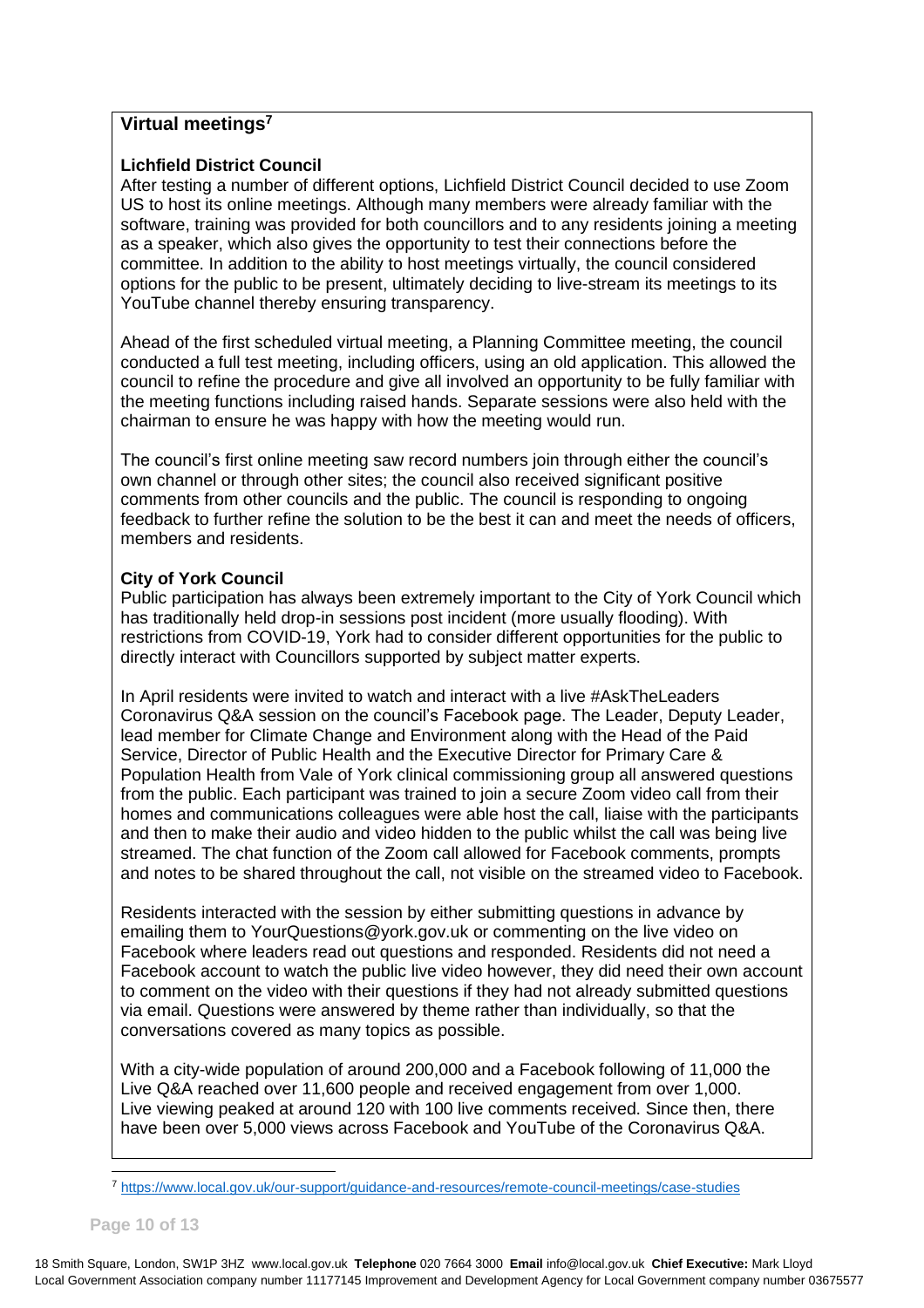#### **Maintaining wellbeing**

Our March 2020 guidance document correctly predicted that 'the coming months will make huge demands of all of us connected with councils, as well as a great many other people in our communities.' While many of the most immediate and challenging pressures of response – establishing systems for supporting vulnerable people, PPE distribution, the spread of the pandemic in care homes – have reduced, it remains the case that there are still huge demands on councils to continue to deliver aspects of the response while supporting stabilisation and recovery: specific challenges include the development and implementation of plans and structures for managing local outbreaks, increases in resident vulnerability and rising councillor caseloads as the impact of the outbreak hits households. It also remains the case that many staff and councillors, in common with local residents, continue to juggle the demands of supporting family members alongside their council roles, or may have been impacted by the pandemic in terms of their own health or by bereavement.

For both officers and councillors, there is therefore a continuing need to take the time to balance the intensive work of serving our communities with individual health and wellbeing and avoid the risk of burnout after a prolonged period of stressful, high intensity work. Councillors should be mindful of this in relation to both officer and councillor colleagues and should continue to provide support and encouragement to teams involved in COVID-19 work. A series of wellbeing resources are listed at the end of this document.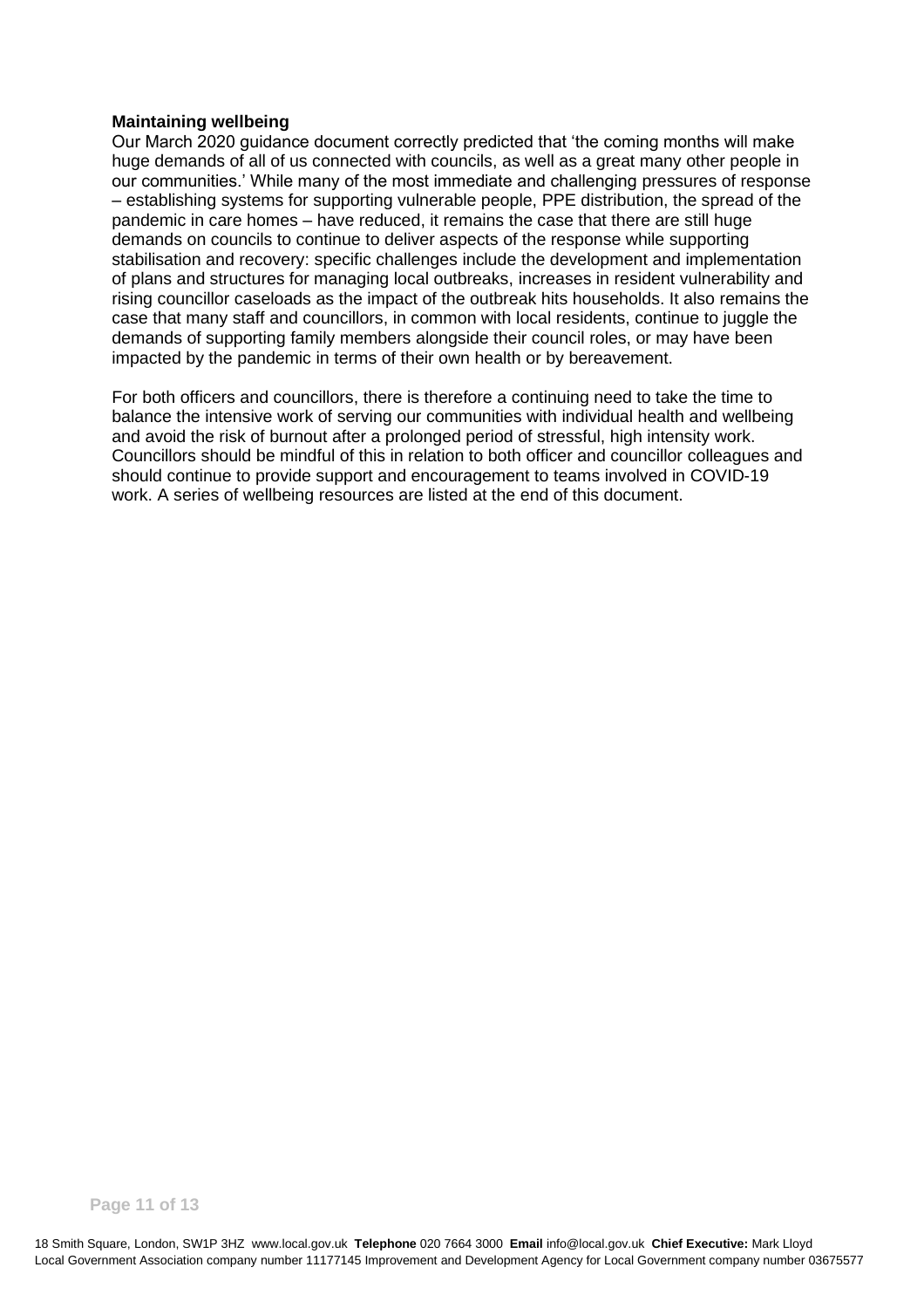# **Further information**

# **Councillor guidance on COVID-19 resilience issues**

LGA councillor guide − COVID-19 outbreak (March 2020) <https://www.local.gov.uk/covid-19-outbreak-councillor-guidance>

Emergency response structures during COVID-19 (May 2020) [https://www.local.gov.uk/sites/default/files/documents/LRF\\_COVID-](https://www.local.gov.uk/sites/default/files/documents/LRF_COVID-19_guide_14_May%20%281%29.pdf)[19\\_guide\\_14\\_May%20%281%29.pdf](https://www.local.gov.uk/sites/default/files/documents/LRF_COVID-19_guide_14_May%20%281%29.pdf)

LGA political leadership webinars, COVID-19 (May 2020) [https://www.local.gov.uk/our-support/lga-covid-19-support-offer/covid-19-political-leadership](https://www.local.gov.uk/our-support/lga-covid-19-support-offer/covid-19-political-leadership-webinars-councillors)[webinars-councillors](https://www.local.gov.uk/our-support/lga-covid-19-support-offer/covid-19-political-leadership-webinars-councillors)

COVID-19 leadership workbook for cabinet members <https://www.local.gov.uk/covid-19-leadership-workbook-cabinet-members>

# **Councillor guidance on general resilience issues**

LGA councillor guide to civil emergencies (November 2018) <https://www.local.gov.uk/councillors-guide-civil-emergencies>

London Councils civil resilience handbook for councillors in London local authorities (May 2019) [https://www.londoncouncils.gov.uk/members-area/civil-resilience-handbook-london](https://www.londoncouncils.gov.uk/members-area/civil-resilience-handbook-london-councillors)[councillors](https://www.londoncouncils.gov.uk/members-area/civil-resilience-handbook-london-councillors)

LGA/Solace Life Cycle of an Emergency document (November 2018) [https://www.local.gov.uk/sites/default/files/documents/10.27%20Lifecycle%20of%20an%20e](https://protect-eu.mimecast.com/s/fQ8JC98XYIk3WjECGOsxq) [mergency\\_02\\_1.pdf](https://protect-eu.mimecast.com/s/fQ8JC98XYIk3WjECGOsxq)

# **COVID-19 guidance**

Government guidance on COVID-19 <https://www.gov.uk/coronavirus>

NHS guidance on COVID-19 <https://www.nhs.uk/conditions/coronavirus-covid-19/>

LGA COVID-19 resource hub and good practice <https://www.local.gov.uk/our-support/coronavirus-information-councils> [https://www.local.gov.uk/our-support/coronavirus-information-councils/covid-19-good](https://www.local.gov.uk/our-support/coronavirus-information-councils/covid-19-good-council-practice)[council-practice](https://www.local.gov.uk/our-support/coronavirus-information-councils/covid-19-good-council-practice)

# **Organisational and community wellbeing resources**

Councillor workbook on mentally healthy communities [https://www.local.gov.uk/sites/default/files/documents/Councillor%27s%20workbook%20on](https://www.local.gov.uk/sites/default/files/documents/Councillor%27s%20workbook%20on%20mentally%20healthier%20places.pdf) [%20mentally%20healthier%20places.pdf](https://www.local.gov.uk/sites/default/files/documents/Councillor%27s%20workbook%20on%20mentally%20healthier%20places.pdf)

LGA workforce wellbeing resources

https://www.local.gov.uk/our-support/coronavirus-information-councils/covid-19-supportyour-role/covid-19-workforce

**Page 12 of 13**